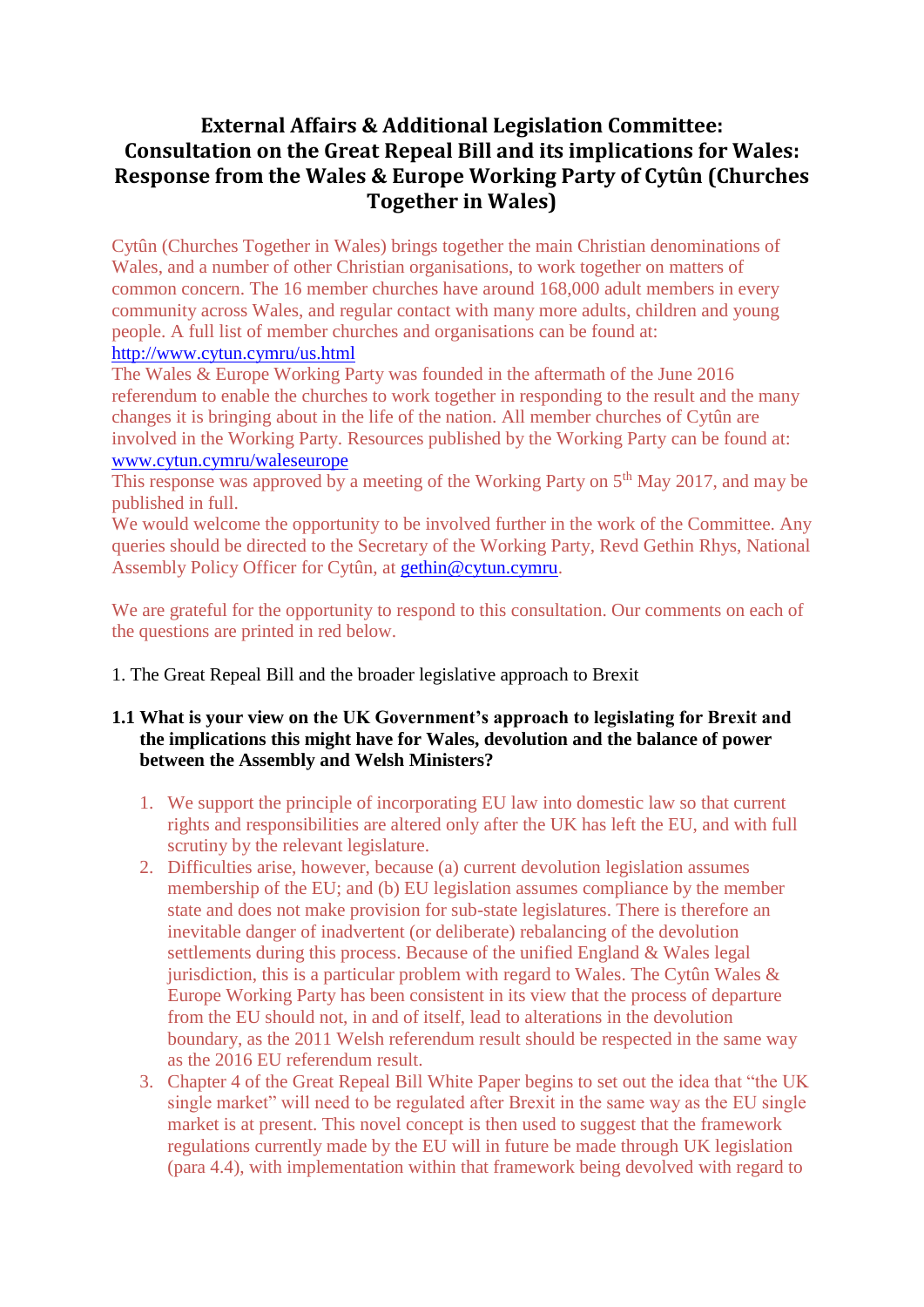devolved subject matters. It adds that initially the UK framework will be very similar to the EU framework, with discussion on changes following Brexit. This is contrary to the idea put forward in the Welsh Government/Plaid Cymru White Paper [Securing](https://beta.gov.wales/sites/default/files/2017-01/30683%20Securing%20Wales%C2%B9%20Future_ENGLISH_WEB.pdf)  [Wales' Future \(](https://beta.gov.wales/sites/default/files/2017-01/30683%20Securing%20Wales%C2%B9%20Future_ENGLISH_WEB.pdf)pp 27-28) that the frameworks be agreed between all the UK governments. It is our view that the UK Government's proposal would require primary UK legislation with Welsh Assembly consent in those policy areas that the Wales Act 2017 does not reserve to Westminster. The UK Government White Paper adds (para 4.5) "*This will be an opportunity to determine the level best placed to take decisions on these issues, ensuring power sits closer to the people of the UK than ever before. It is the expectation of the Government that the outcome of this process will be a significant increase in the decision making power of each devolved administration."* It appears to us that this elision of "decision-making power" (administrative competence) and legislative competence – two different concepts – may lead to a divorce between legislative and administrative devolution, a problem which has dogged the Welsh settlement since 2007 and had been partially addressed by the Wales Act 2017. The re-opening of this gap will be confusing for citizens wishing to know which elected representatives are responsible for which matters. At a time of lessening trust in governance arrangements, a situation where one needs to speak to your MP about legislative changes (e.g. with regard to agriculture) but to your AM about administration of that legislation is surely undesirable. Furthermore, the suggestion that detailed conversations between the UK and devolved governments will begin only AFTER Brexit is unacceptable. We believe that the closest possible co-operation is required between the Governments and legislatures of

- the UK throughout this process. 4. We welcome the statement in the White Paper that the Equality Act 2010 – based on EU law – will remain in force (para 2.17 Example 1) and that the UK "has no plans to withdraw" from the European Convention on Human Rights. These are both in line with what this Working Party and individual member churches of Cytûn have asked for. However, we are very concerned that the UK Government does not intend to incorporate the EU Charter of Fundamental Rights into UK law, arguing that all the rights in it are either contained in other legislation or treaties which will be preserved in UK law, or are irrelevant because they relate to specific EU institutions (paras 2.23- 2.25). We note, for example, the concerns expressed in [the BMJ](http://www.bmj.com/content/357/bmj.j2013) on 2 May 2017 that the Charter's "right to health" and associated case law will therefore be lost. We would urge the Assembly to ask the UK Government to reconsider its position on this.
	- If it does not do so, we would suggest that the Assembly consider ways in which the Charter and its rights could be retained in Welsh law - perhaps analogously to the way the UN Convention on the Rights of the Child has been used in the [Rights of Children](http://gov.wales/topics/people-and-communities/people/children-and-young-people/rights/uncrc/?lang=en)  [and Young Persons \(Wales\) Measure 2011\)](http://gov.wales/topics/people-and-communities/people/children-and-young-people/rights/uncrc/?lang=en).

#### 2. The granting of delegated powers

#### [Paragraph 4.6 o](https://www.gov.uk/government/publications/the-great-repeal-bill-white-paper/legislating-for-the-united-kingdoms-withdrawal-from-the-european-union#chapter-4-interaction-with-the-devolution-settlements)f the White Paper states that:

*"Legislation that is within the competence of the devolved legislatures or ministers giving effect to EU law will also need to be amended as we leave the EU. We therefore propose that the Bill also gives the devolved ministers a power to amend devolved legislation to correct law that will no longer operate appropriately, in line with the power we propose should be held by UK ministers."*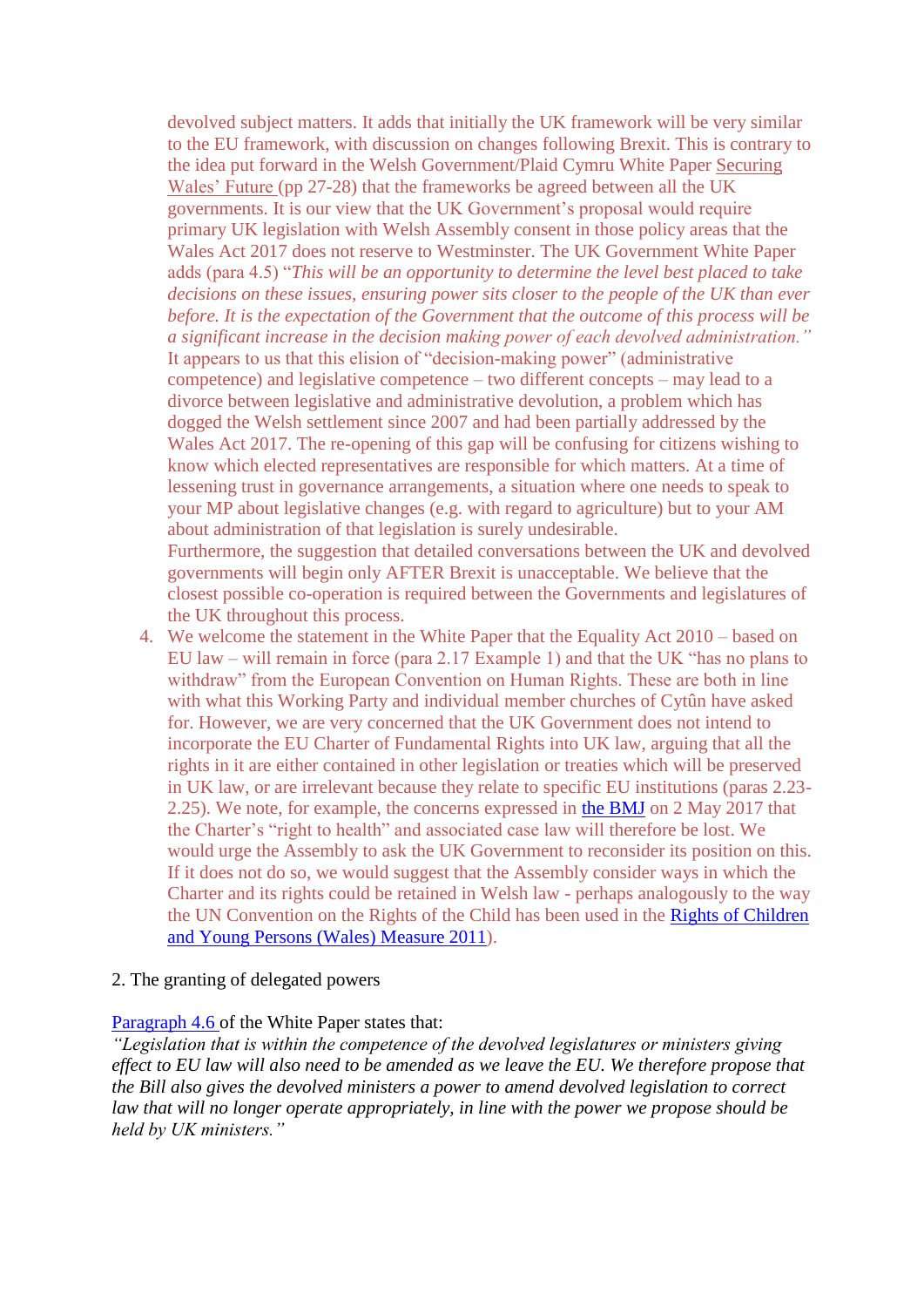The power to grant delegated powers to UK Ministers rests with Parliament. In areas of devolved competence, the Assembly holds the power to grant delegated powers to Welsh Ministers, though Parliament can also grant these powers to Welsh Ministers.

# **2.1 How can the drafting of the Great Repeal Bill ensure that the Assembly has sufficient oversight over powers delegated to Welsh Ministers?**

We are very concerned that any delegated powers should be subject to sufficient oversight by the relevant legislature. Given that the Assembly has the power to delegate powers to Welsh Ministers, it would seem best for the Great Repeal Bill to confirm (for the avoidance of doubt) that the Assembly has legislative competence in devolved areas, and leave the Assembly to delegate powers to Welsh Ministers as it sees fit.

This approach would, however, require extensive involvement of the National Assembly and the Welsh Government in the drafting of the Great Repeal Bill, in order that there should be no undue delay in making necessary amendments to devolved legislation.

## 3. Scrutiny and control of delegated powers

The White Paper sets out a range of constraints that are to be placed on the delegated powers provided to UK Ministers and, by extension, Welsh Ministers. These include limiting the powers so that they are not available to Government for making policy changes and timelimiting the powers (see paragraphs 3.16 to 3.25).

## **3.1 Are the constraints proposed in the White Paper sufficient?**

We support the proposed constraints. We believe that the Great Repeal Bill should not limit the powers of the Assembly to add additional constraints, procedures or oversight arrangements in the case of powers delegated to Welsh Ministers.

The White Paper recognises that Parliament will need to be satisfied that the procedures in the Bill for making and approving secondary legislation are appropriate.

## **3.2 Should the Assembly be free to determine the procedures for making and approving secondary legislation where powers are delegated to Welsh Ministers?**

Yes.

# **3.3 If so, how can this be reflected in the drafting of the Great Repeal Bill?**

Given that the procedures of the Assembly are not reserved under the Wales Act 2017, we do not see any need for the Great Repeal Bill to make specific provision of this kind.

# **3.4 If the Assembly is free to determine the procedures for making and approving secondary legislation where powers are delegated to Welsh Ministers what procedures should it consider?**

Given the exceptional volume of such legislation which will be required, we would recommend that extensive use be made of Assembly Committees rather than plenary sessions for considering such secondary legislation.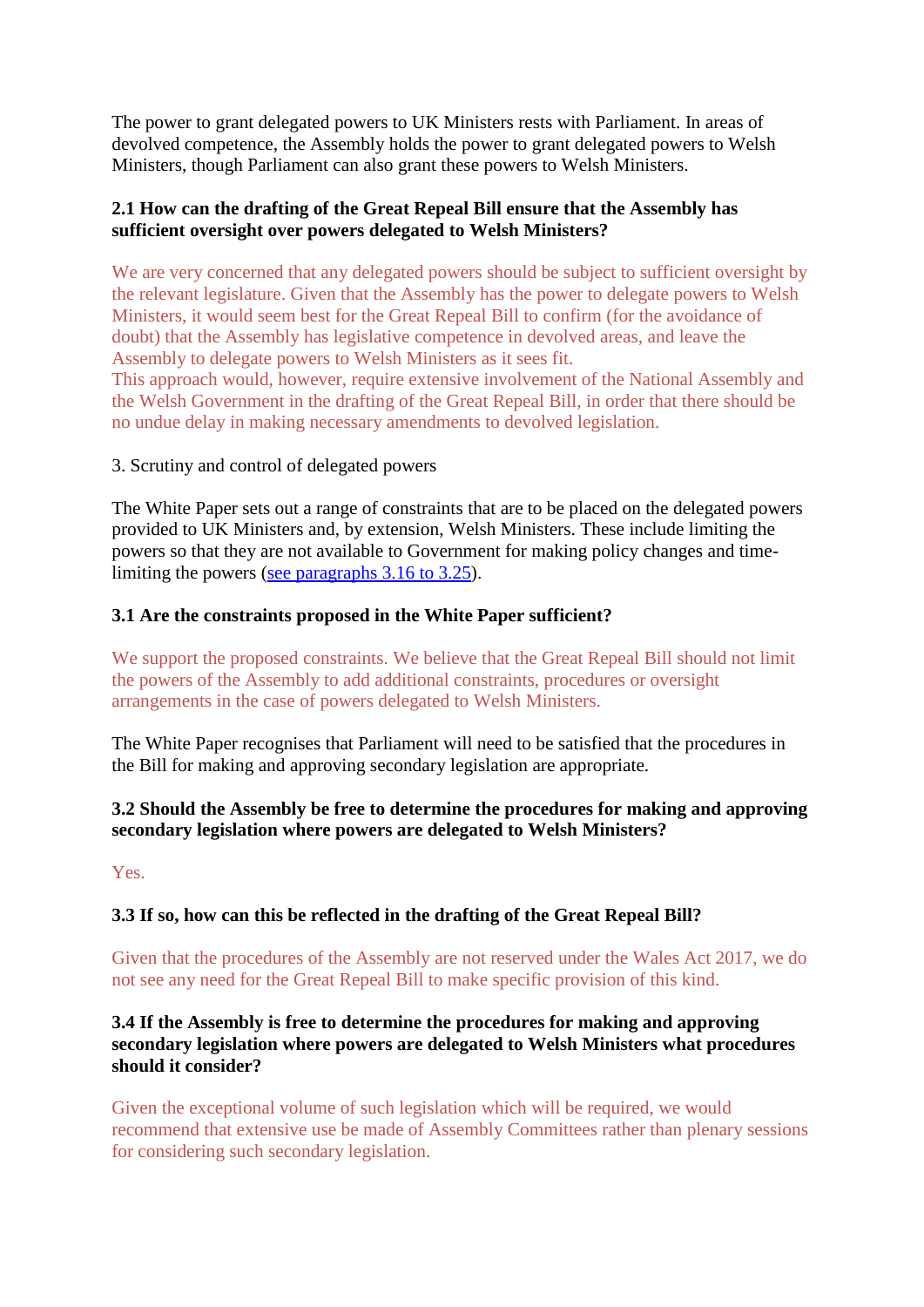We imagine that many of the legislative steps required will be repetitive, in that the same wording and certainly the same principles will be raised on numerous occasions. We would encourage the Assembly to consider ways of establishing precedents so that identical discussions need not be repeated ad nauseam, leaving time for new principles and questions to be considered as they arise.

We would also encourage the three devolved legislatures to learn from one another, and adopt one another's wordings and techniques where appropriate to avoid 're-inventing wheels'.

The House of Lords Constitution Committee has suggested that Parliament could establish a sifting mechanism within Parliament that considers whether a particular piece of delegated legislation contains policy decisions that should trigger an enhanced form of parliamentary scrutiny [\(see Chapter 3\)](https://www.publications.parliament.uk/pa/ld201617/ldselect/ldconst/123/12306.htm).

# **3.4 Should the Assembly consider a similar sifting mechanism for considering delegated legislation brought forward under the Great Repeal Bill?**

Yes.

# **3.5 How could such a system work in practice?**

The House of Lords Constitution Committee has acknowledged that this process will be challenging in a Parliament of 650 elected and over 800 non-elected members. We recognise that this process will be exceptionally challenging in an Assembly of 60 members. We would make the following suggestions to seek to ease the difficulties:

- The closest possible liaison between Westminster and Assembly 'sifting' mechanisms, especially where carried out by Parliamentary/Assembly committees. There could be considerable advantage in having observers from the Assembly at Westminster and vice versa so that, where (virtually) identical matters arise they need not be considered twice.
- Given the relative size of Wales, the good relations between the Assembly and the wider policy community, and the relatively defined fields of legislative competence that would be covered, there might be virtue in inviting (non-voting) expert panellists to sit with 'sifting' committees, according to the subjects under consideration. They would operate as expert witnesses, but during consideration of the secondary legislation itself (rather than during separate hearings). If such an idea is adopted, it would be very important that such panellists declare any relevant interests.

#### **3.6 Would provision for this, if any, should be made under the Great Repeal Bill?**

#### We believe that this should be a matter for the Assembly.

The House of Lords Constitution Committee has suggested that Ministers should provide specific information in Explanatory Memoranda accompanying statutory instruments to aid the scrutiny process [\(see Chapter 3\)](https://www.publications.parliament.uk/pa/ld201617/ldselect/ldconst/123/12306.htm).

**3.7 What information should Welsh Ministers be required to include in explanatory memoranda accompanying statutory instruments brought forward under the Great Repeal Bill to demonstrate that the legislation meets any constraints on powers?**